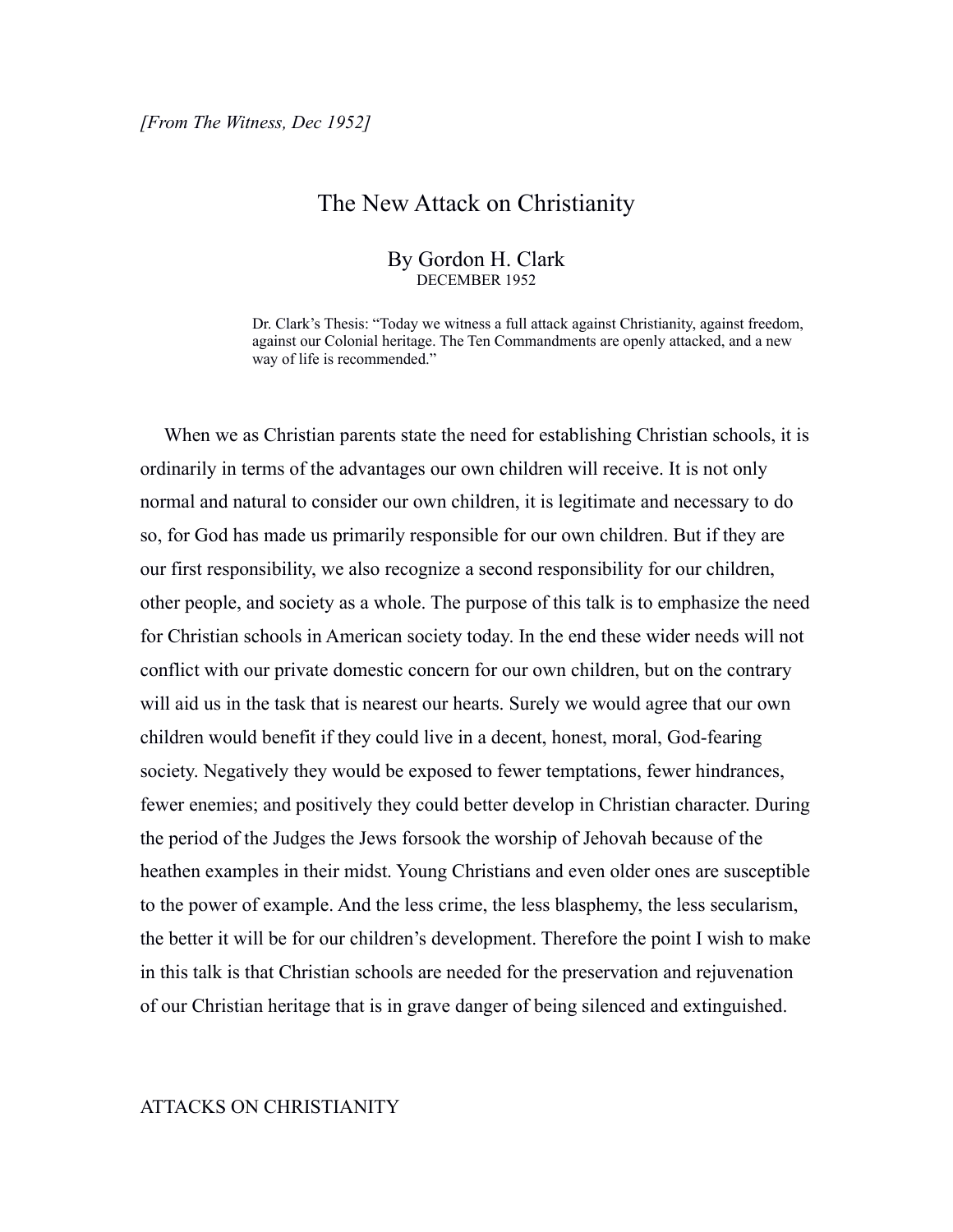America became a great nation for a variety of reasons. One was the immense natural wealth within its borders. Another was the desire for political freedom that animated the colonists and later immigrants. But this desire for freedom was grounded in the belief in inalienable God-given rights. Not all of our early citizens were evangelical Christians, but presumably the majority were. The minority accepted or at least did not reject standards of morality based on the Ten Commandments. It is therefore indisputable that the character of America has been largely molded by Christian ideals. The citizens, even the Christians, may not always have lived up to the ideals, but they acknowledged them and in varying degrees supported the Christian religion.

 But today we witness a full attack against Christianity, against freedom, against our colonial heritage. The Ten Commandments are openly attacked, and a new way of life is recommended.

 1. For example, this past spring I was talking with a college professor who is emphatic in his advocacy of a liberal arts education. Because of his decided views on a liberal education, I was taken aback when he argued that parents who may be punished for maltreating their children, beating them, injuring them, should also be punished for maltreating their minds by teaching them religious ideas. According to him, so it seems, children belong, not to their parents, but primarily to society. And this man is by no means a communist, either.

 This view that would rob parents of their children and place them under the tutelage of strangers seems to be gaining favor. The professional educators often manage to produce the impression that parents are nuisances and that children belong to the county board of school commissioners. While this view is a contemporary view, it is also an ancient view. Aristotle advocated a political theory that denied the right of private education; the state was to decide how many children should be born, how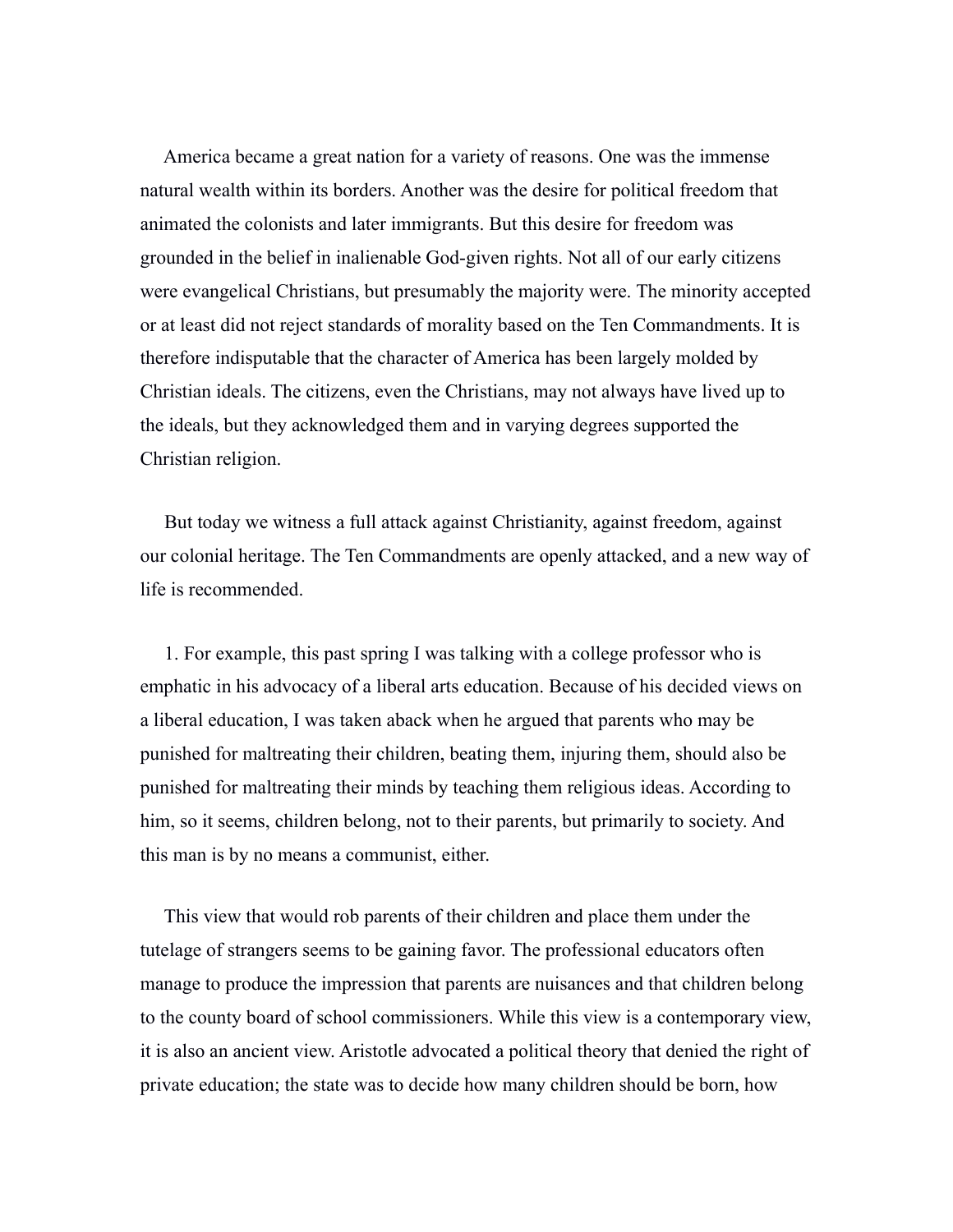long they should go to school, what religion they should be taught, and even what courses they should take in college. Aristotle was a totalitarian; he believed that the State should regulate everything. And it ought to be emphasized that present day liberals are really not liberals at all. They are thoroughly reactionary; they are opposed to inalienable rights; and they are forcing on us a totalitarian bureaucracy. But in order that the argument may not seem to depend on a private conversation, the second example can be found in a book published for all to read.

 2. Dr. Corliss Lamont in a second edition of his *Humanism as a Philosophy*, p. 323, writes as follows:

The concept of educational democracy implies the administration of schools . . . *whether public or private*, according to democratic principles, including nondiscrimination in admissions policy. . . . It also covers academic freedom—the right of teachers and students to express their ideas on any subject whatsoever, provided only that they remain within the law.

 The meaning of this quotation may not be apparent from a first reading. But note, the author speaks of private schools as well as public schools. And he places two restrictions on them. Private schools should not discriminate in admitting students. They should be required by law to admit anyone academically eligible. Thus, if Jewish parents wanted a Jewish environment for their children, they should be prevented by law and their schools should be forced to admit as many Catholics as applied. Catholic schools would be forced by law to admit all atheists, Jews, and evangelicals who wished to enter. And Protestants would be denied the right to give their children a Protestant educational environment. But this is not the worst of it. Lamont goes on to deny Protestants the right to give their children a Christian education, for not only should non-Christian be admitted as students, the faculty itself should be made non-Christian by law. The teachers are to teach any philosophy whatever provided only that they remain within the law. In other words Lamont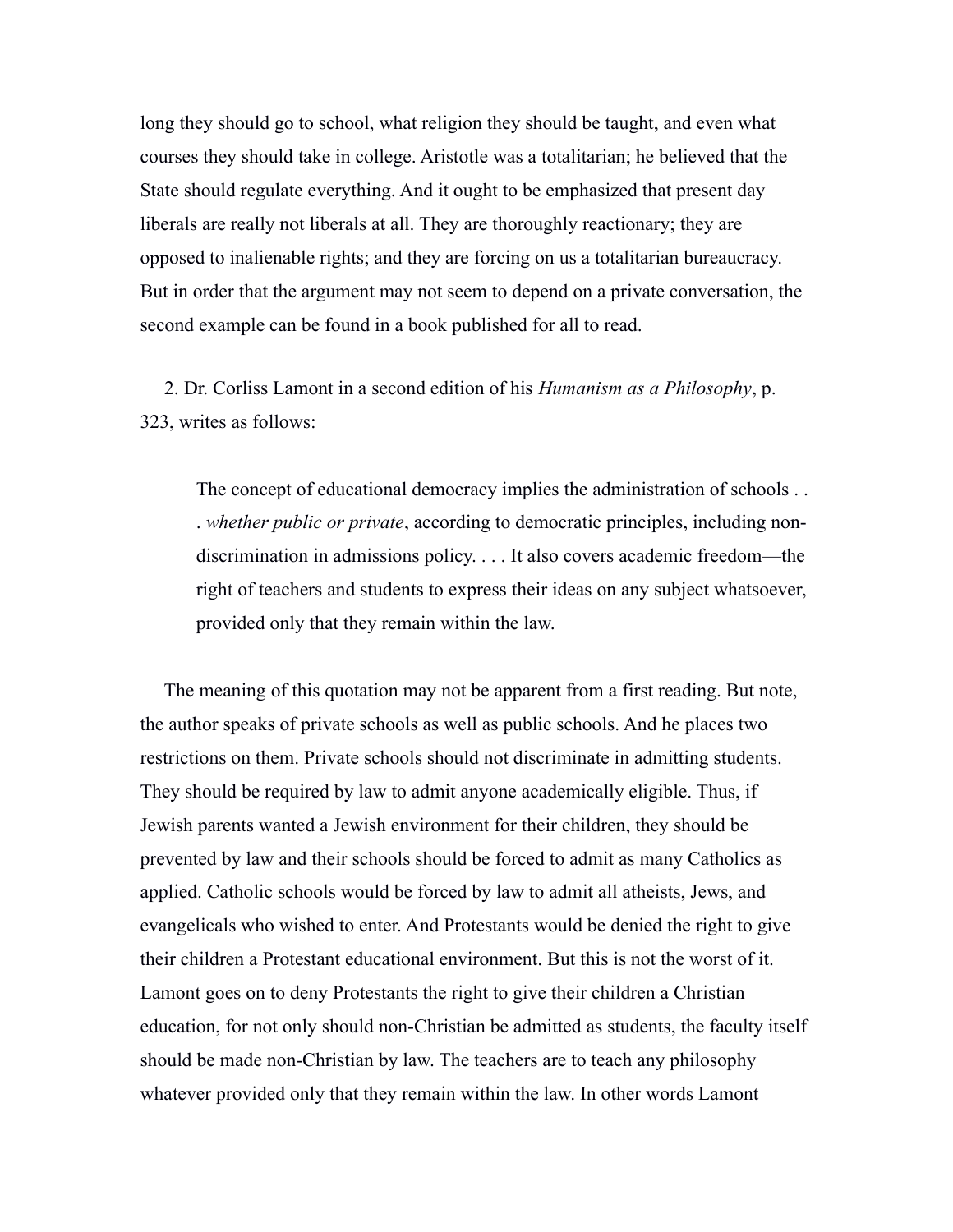opposes religious freedom. He aims to prevent the establishment and operation of Christian schools. Christian parents are to be denied the political right to choose Christian teachers for their children.

 This same intolerance, this same bigotry, this same hatred of our American principles of religious liberty is also found in the volume, Philosophy of Education by William Heard Kilpatrick of Columbia University. He shows scorn for those "who still believe it right for parents . . . to implant their own doctrines in the young" (p. 122); and he opposes the parental right of religious liberty by an appeal to democracy. Religion is not democratic. Democracy has been a noble ideal, but when as in Russia and as in Kilpatrick it is given a meaning that would prohibit parents from giving Christian instruction to their own children, then I would conclude that the term democracy has been perverted to be a disguise for brutal totalitarianism. Since Kilpatrick is a naturalist, he naturally repudiates God-given inalienable rights (p. 53); private schools should be abolished because "it seems much better for all the population to mingle together in one system of public education" (p. 354); and, consistently, religious differences, which he calls antagonisms, are not to be cultivated (p. 412), but presumably everyone is to be converted to naturalistic atheism.

 Now, I submit, this indicates a great need for Christian schools in our nation. The best way to preserve our religious and political liberties is to exercise them. We need an informed younger generation to oppose totalitarianism. Children are not the creatures of the state. Parents have unalienable God-given rights, and Christian schools are one of the best means of preserving and passing on our precious heritage.

 3. A third example of the anti-Christian virus that is corroding American culture is found in a textbook, *Constructive Ethic*, perhaps better named Destructive Ethics, by T. V. Smith. Smith for many years was professor of philosophy at the University of Chicago, and for a term or two, a Democratic representative in Congress. Now he is professor in Syracuse University. It would be instructive and appalling to study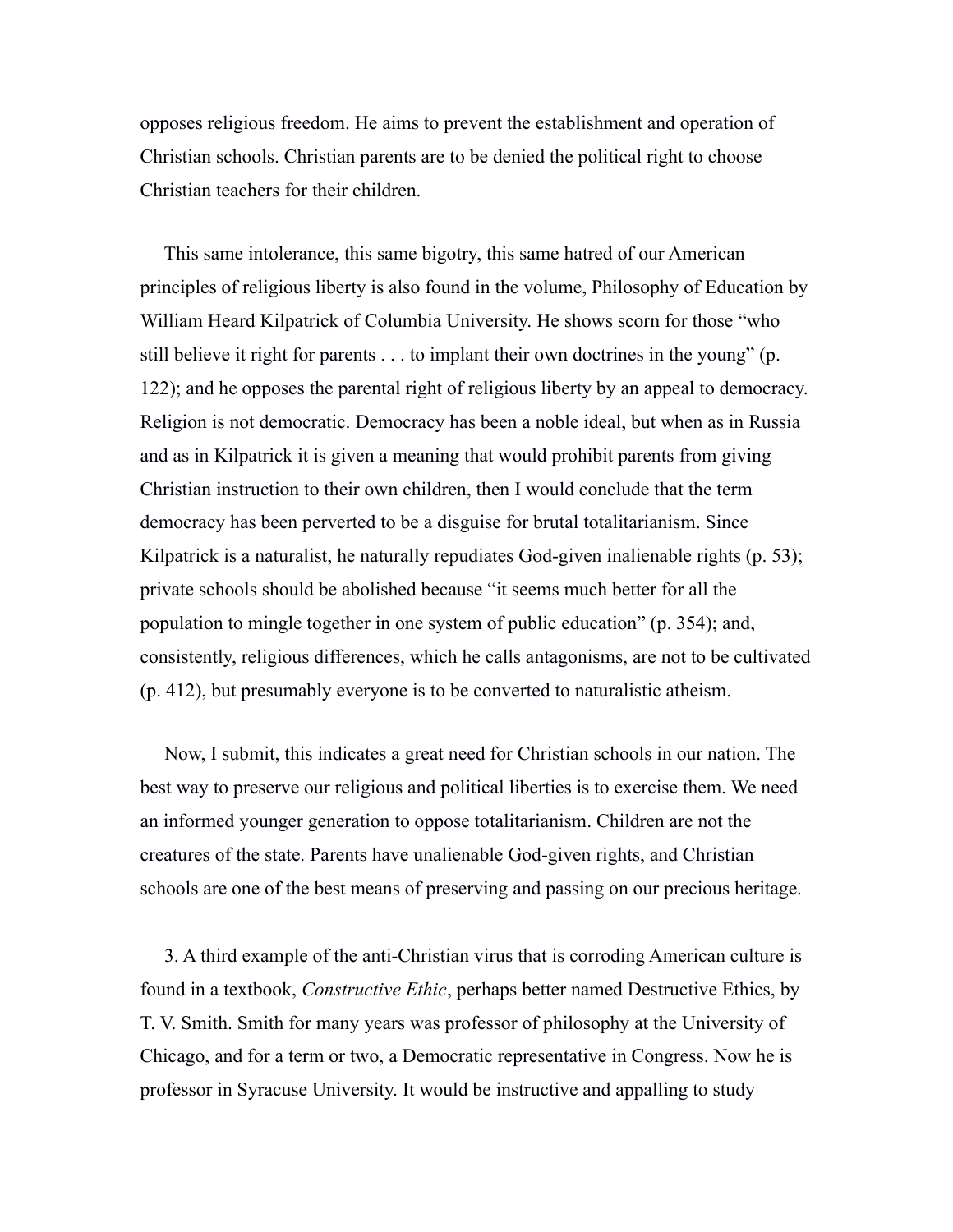several passages in his textbook, but there is time for only one. T. V. Smith on p.95 writes:

This maximum claim (of Christianity) procures individual peace of mind, but by introducing or aggravating social if not *political* tensions. It not only assumes Absolute Truth . . . but it also presumes absolute access to Absolute Truth, a presumption which is not easily, perhaps not safely, to be allowed in a democratic world."

 That which we have, the unchanging truth of God in the Bible, gives peace of mind, as Smith admits; and I trust that you as well as I have attained that emotional and intellectual stability that can face without qualm the historical calamities of our day. But, says Smith, a democratic world cannot easily or safely permit people to enjoy this peace of mind. The preaching of Christianity must be suppressed because it is undemocratic. Many are called; few are chosen; and the majority must repress the minority. Implicit in Smith's argument is the denial of religious liberty. Democracy for Smith means majority rule and minorities have no rights. This eminent professor therefore is advocating totalitarianism; even if he does not fully understand the implications of his own words, nonetheless it is clear that he is calling for the persecution and suppression of Christians. He wants to establish a pagan America. And his aim has been too nearly, too uncomfortably, accomplished. The best means, surely one of the best means of halting this trend to pagan totalitarianism is to exercise our religious liberties and establish Christian schools that will inculcate Christian morals, Christian philosophy, Christian politics, Christian culture. The public may be deterred from suppressing evangelical Christianity, if evangelical Christianity is vigorous enough.

 4. Additional examples of individual opinion hostile to Christianity would give cumulative evidence of the present danger, but the present danger to our Christian liberties can be made clearer by examples taken from more strictly educational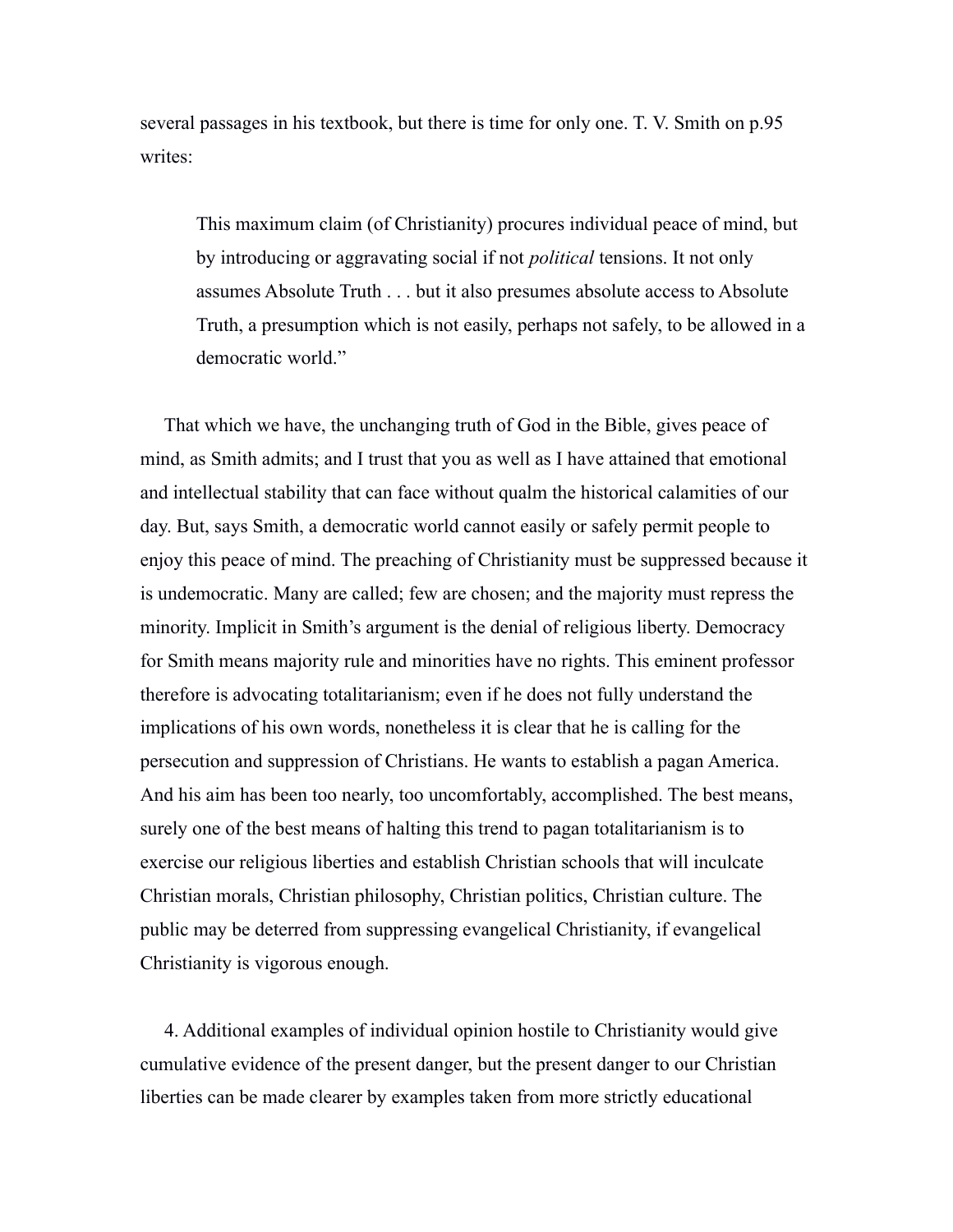activities. The fourth example therefore will be the meeting of the American Association of School Administrators, held in Boston during the 1951-52 school year. One of its main themes was an attack on the right of parents to give their children a Christian education. The attack was led by James B. Conant, President of Harvard University. Strange it is that Harvard should oppose private education. Harvard was founded as a private Christian college. It has long since repudiated the Christianity of its founders, and now it seems to be repudiating private schools. But a denial of the right to establish and operate private schools means nothing less than giving government a monopoly on raising children. Apparently Christian parents are not fit to train up a child in the way he should go; but a secular totalitarian bureaucracy is the proper agency to put ideas in children's minds.

 President Conant's speech is not the first instance of Harvard opposition to freedom of speech. In 1950 the Macmillan Company was subjected to pressure because it had published a book, *World in Collision* by Dr. Immanuel Velikovsky. Whether or not this pressure was an organized boycott, as Dr. Velikovsky charges and as the *New York Post* claimed, at least it is clear that Harvard professors and others brought such pressure against the Macmillan Company that the publishing house relinquished its property rights in the book to a competitor and fired an officer of twenty-six years standing who had recommended publishing the book. Such attempts as these to suppress the publication of divergent views should be remembered when secular educational associations talk piously of academic freedom. They do not want freedom for all. They want freedom for themselves and suppression for others.

 Following up president Conan's attack on private Christian education in the American Association of school administrators was a speech by Dr. John K Norton, Professor of Education at the Teachers College of Columbia University. Dr. Norton argued that private Christian education would bring about divisions in our democratic society. Apparently Dr. Norton thinks there should be no divisions. Everyone should think alike, everyone should have the same religion and belong to the same political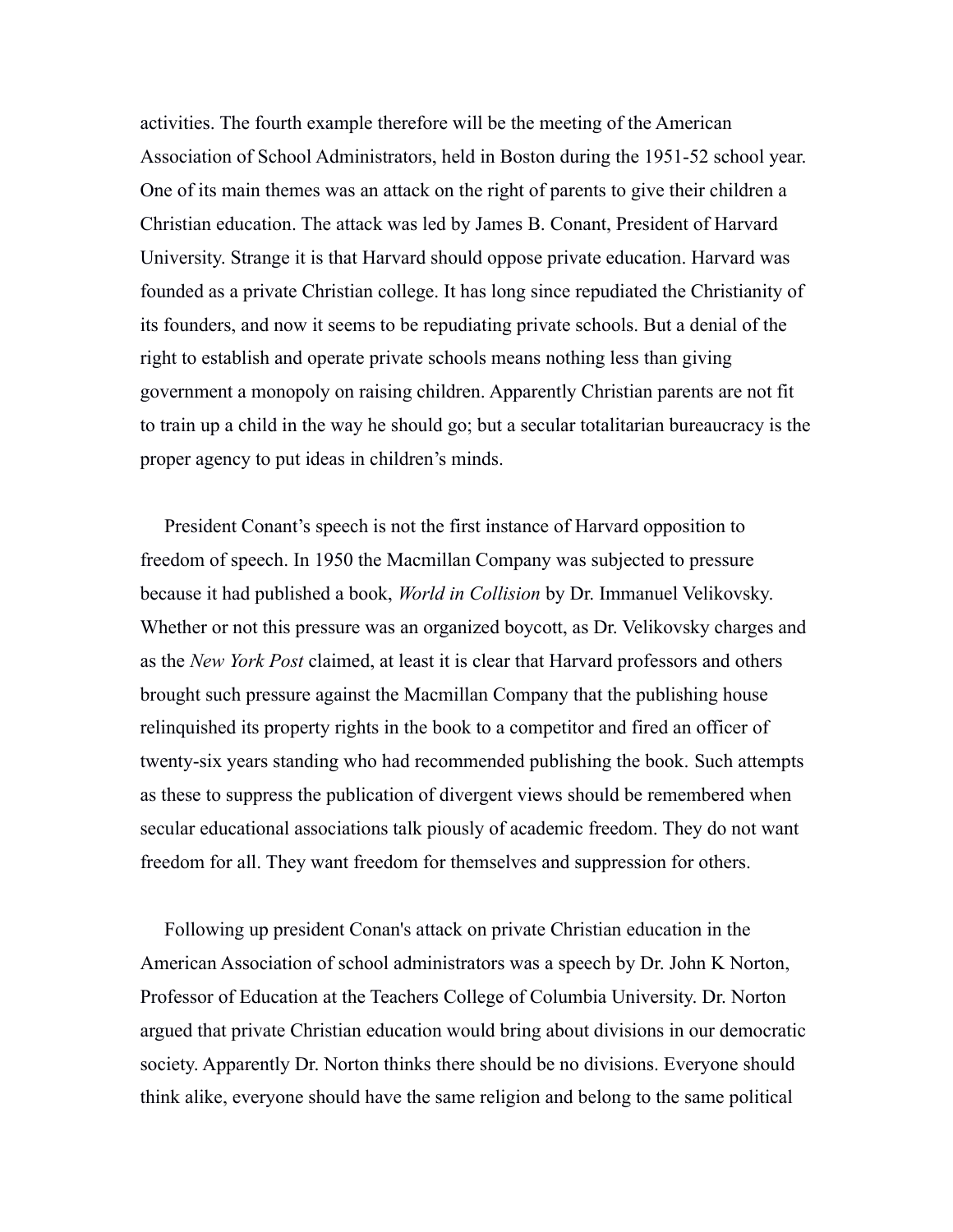party. When the secularists were in the minority they clamored for division; they did not want to agree with the dominant Christian culture; but now that secularism has become strong and has banished Christian doctrine and morality from the schools, these educators want to extinguish Christian philosophy and enforce a secular uniformity. Don't be deceived by educators' clamor for academic freedom. The secularists want freedom, protected freedom for their secular philosophy, but they wish to deny Christians the freedom to practice and propagate Christianity. They remind me of certain committees on civil liberties which will defend radicals, communists, and traitors, but will never lift their voice in favor of liberty for conservatives. And it is the conservatives who are now on the defensive. Godless education and political radicalism are on the ascendancy. Therefore the conservatives must lift their own voices in their own defense. And one most effective way is the establishment of Christian schools throughout the land. We need Christian schools and we need them badly.

 5. There is time for only one more example of the anti-Christian animus that pervades secular educational procedure. It has to do with the accrediting agencies that set standards for colleges so that a given degree represents roughly the same type of work in all colleges. The agencies may examine the financial resources of a college, the athletic program, faculty preparation, library facilities, and the grading system. Supposedly they are not to examine the point of view, if any, that the college wishes to inculcate. Up to the present, Christian colleges have received accreditation on the same basis as other colleges, and there are Baptist colleges, Presbyterian colleges, Catholic colleges that are accredited.

 But recently in the east it seems that the Commission on Higher Education of the Middle States Association of Colleges has decided to examine the doctrine of Christian colleges and refuse accreditation if the doctrine does not suit them. This commission has issued a report on Shelton College in New York that is a direct attack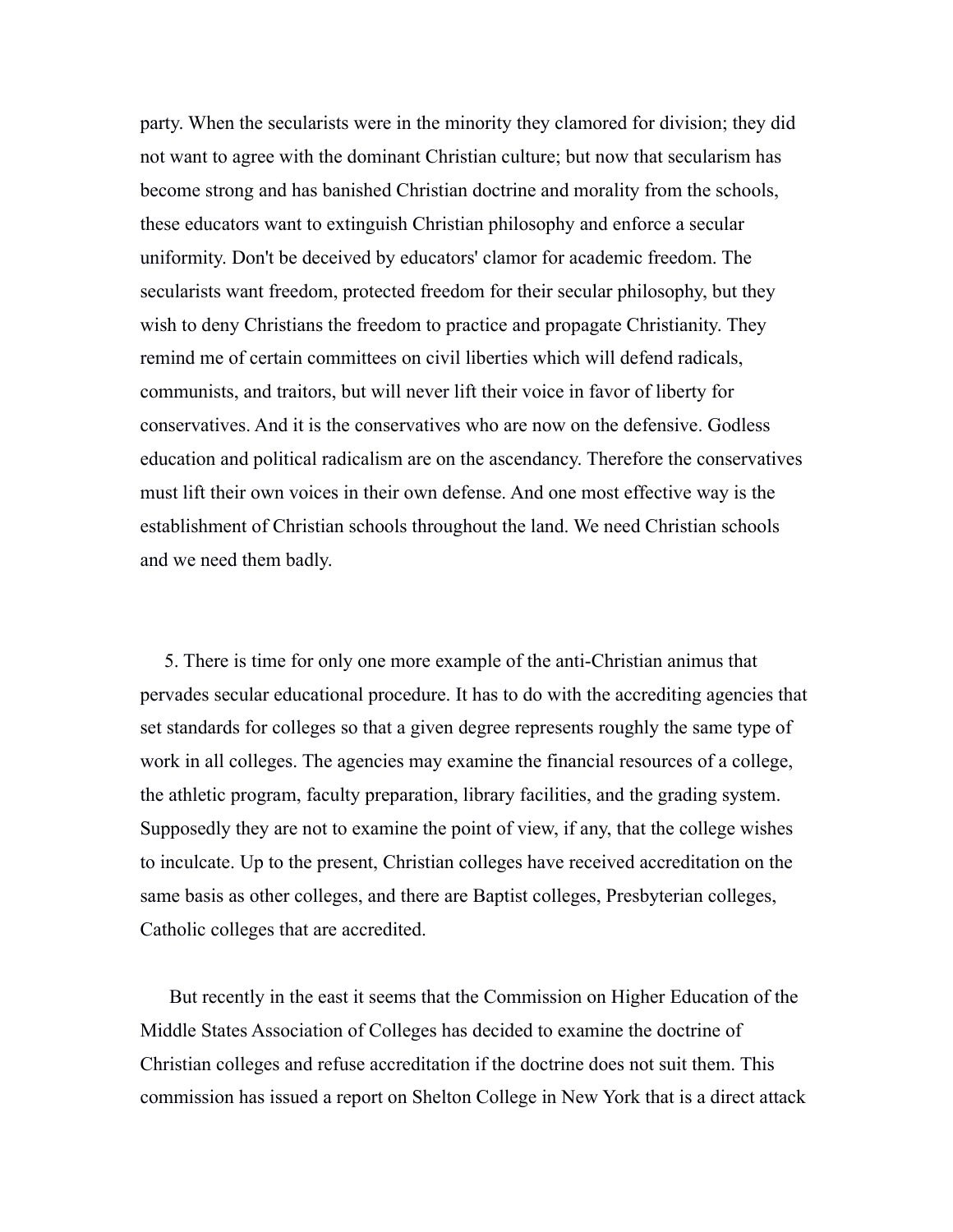on religious liberty. Shelton College already has an excellent standing with the New York Board of Regents, and very likely it will win admittance into the Middle State Association; but it is instructive to see the initial reasoning of the Commission. It argues that a doctrinal platform abridges academic freedom and suggests that colleges with doctrinal platforms should not be accredited. It also sneers at the college as having a "very limited constituency with little understanding of the meaning and implications of liberal education."

 If the principles of this report should be adopted it will mean that the propagation of Christianity in educational institutions is forbidden. Only secular anti-Christian education will be permitted. Only colleges that accept and inculcate the secular philosophy of the accrediting agencies will have their students recognized. And this is what is called academic freedom. It is, as I said before, freedom for secularism but it is not freedom for Christians. It is another step in the growing totalitarian suppression of Christianity. To combat this evil force, great numbers of Christian elementary schools should be started, Christian high schools should be established, and great financial support should be given to the Christian colleges now in existence.

 This matter of accreditation may require a legal fight all the way to the U. S. Supreme Court. That takes money. But it would be well spent if it could force the secular educators to respect religious liberty. A specious plea of academic freedom so often used to defend communist and other radicals—must not be allowed to impair the inalienable right of religious freedom.

 The U. S. Supreme Court has recently approved of release time for elementary schools for the purpose of religious education. The anti-Christian forces did not want children of Christian parents to receive even an hour of a week of religious instruction. They argued in effect that the child belongs to the school system at least five days a week, the schools owned the time and the children should not be released. But inasmuch as tax money was not used to support religious instruction, the Supreme